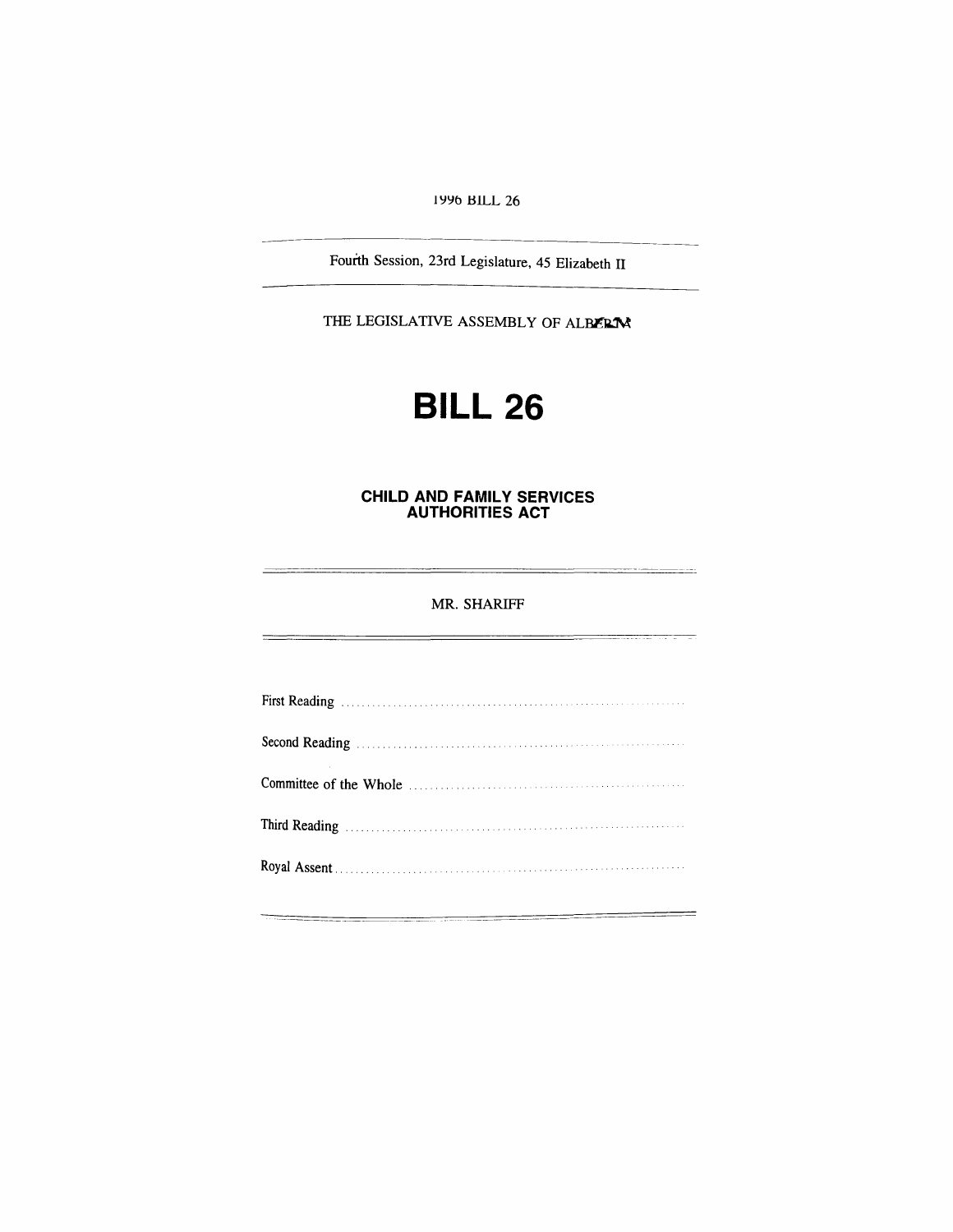*Bill 26 Mr. Shariff*

# *BILL 26*

## *1996*

### *CHILD AND FAMILY SERVICES AUTHORITIES ACT*

*(Assented to , 1996)*

#### *Table of Contents*

| Definitions                                                   |           |
|---------------------------------------------------------------|-----------|
| Establishment of regions                                      |           |
| <b>Establishment of Child and Family Services Authorities</b> | 3         |
| Powers of Authority                                           | 4         |
| By-laws                                                       | 5         |
| Agent of Crown                                                | 6         |
| Agreements                                                    | 7         |
| Responsibilities of Government                                | 8         |
| Responsibilities of Authority                                 | 9         |
| Directions by Minister                                        | 10        |
| Public interest                                               | 11        |
| <b>First Nations</b>                                          | 12        |
| Fiscal year                                                   | 13        |
| Reports                                                       | 14        |
| Meetings                                                      | 15        |
| Inspection powers                                             | 16        |
| Inquiry                                                       | 17        |
| Dismissal of Authority                                        | 18        |
| Liability                                                     | 19        |
| Regulations                                                   | 20        |
| Review                                                        | 21        |
| Consequential amendments                                      | $22 - 25$ |
| Expiry                                                        | 26        |
| Coming into force                                             | 27        |

*WHEREAS the safety, security and well-being of children and families is a paramount concern of the Government of Alberta,*

*WHEREAS parents, families, extended families and communities have a right and a responsibility to care for their children,*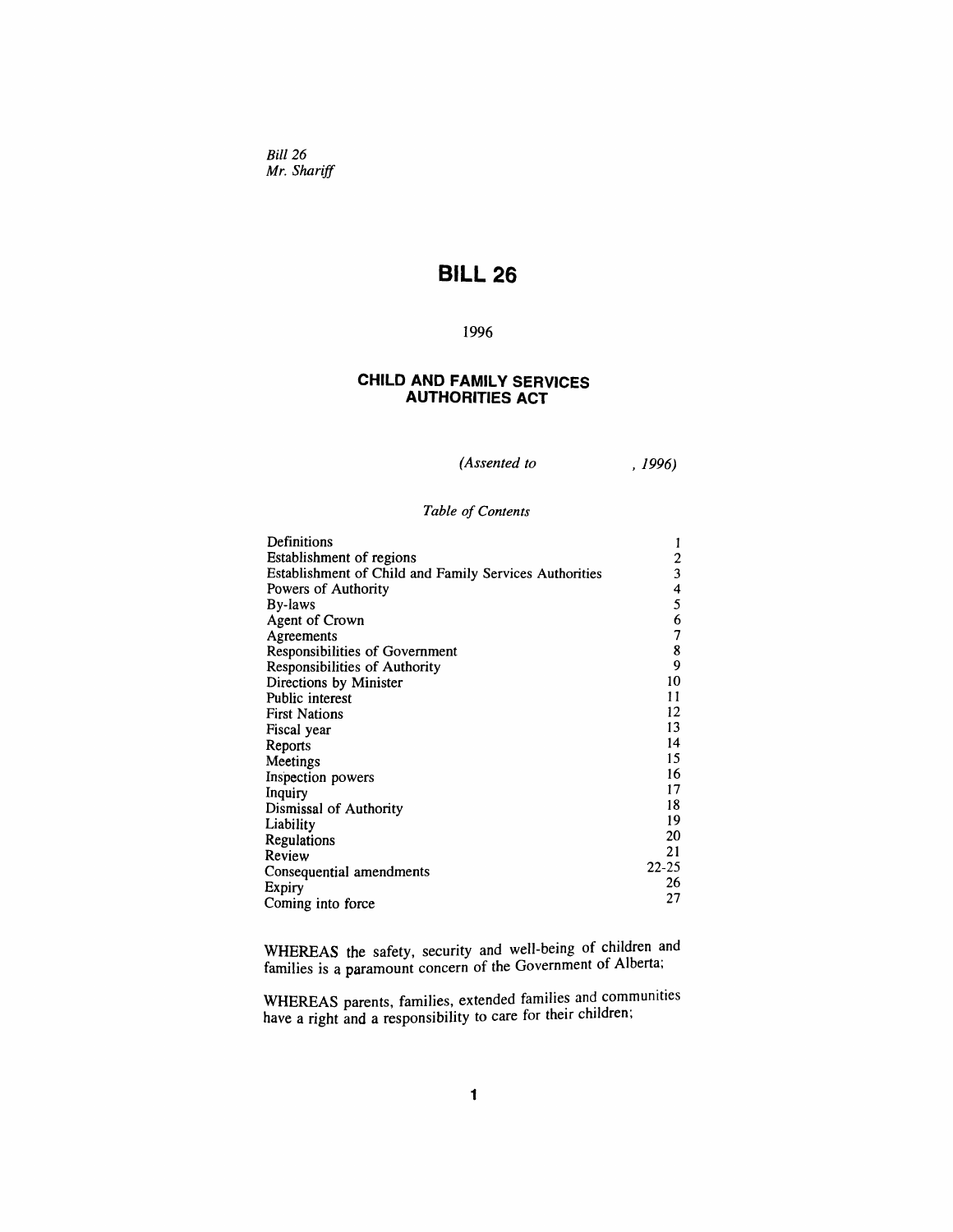*WHEREAS Alberta recognizes and values the ability of communities to support and respond to the needs of children, families and other members of the community;*

*WHEREAS the safety, security and well-being of children, families and other members of the community is best achieved through an integrated response to social problems and through the enhancement of prevention and early intervention programs and services;*

*WHEREAS in developing and providing programs and services for children, families and other members of the community, the diversity of culture in Alberta must be acknowledged and respected;*

*WHEREAS the development and provision of programs and services to First Nations, Metis and other aboriginal peoples must reflect their values, beliefs and customs in a respectful and collaborative manner;*

*WHEREAS the Government of Alberta has an ongoing responsibility to ensure and oversee the provision of statutory programs and services to children, families and other members of the community;*

*THEREFORE HER MAJESTY, by and with the advice and consent of the Legislative Assembly of Alberta, enacts as follows:*

*Definitions <sup>1</sup> In this Act,*

- *(a) "agreement" means, except in section 12, an agreement entered into under section 7;*
- *(b) "Authority" means a Child and Family Services Authority established under section 3;*
- *(c) "child and family services" means the programs and services for which an Authority has assumed responsibility pursuant to an agreement, and may include the following:*
	- *(i) programs and services under the Child Welfare Act;*
	- *(ii) programs and services under the Social Care Facilities Licensing Act;*
	- *(iii) the provision of social allowance for the care of children under section 9 of the Social Development Act;*
	- *(iv) the funding of women's shelters and other safe living arrangements for victims of family violence;*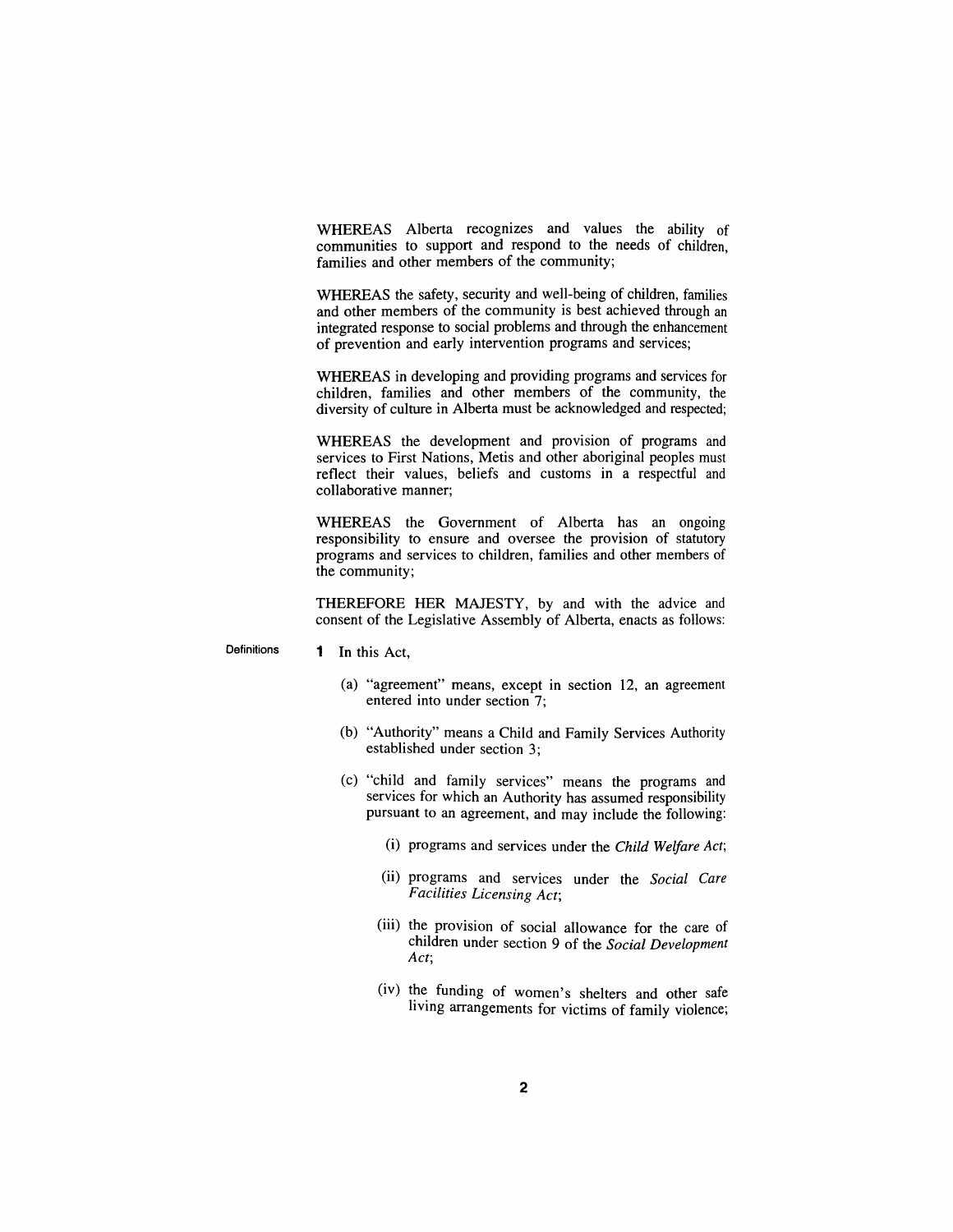- *(v) education and prevention with respect to child abuse and domestic violence;*
- *(vi) early intervention designed to prevent family isolation and breakdown;*
- *(vii) financial assistance to eligible families needing out of home child care;*
- *(viii) assistance to families involved in child custody and access disputes;*
- *(ix) any other program or service prescribed in the regulations;*
- *(d) "Minister", except in section 12, means the Minister determined under section 16 of the Government Organization Act as the Minister responsible for this Act;*
- *(e) "region" means a child and family services region established under section 2;*
- *(f) "service provider" means a person or organization providing child and family services under contract with an Authority.*

*Establishment of regions*

*2(1) The Minister may by order establish one or more child and family services regions in Alberta.*

*(2) An order under subsection (1) must name the region and describe its boundaries.*

*(3) The Regulations Act does not apply to an order under this section.*

*Establishment of Child and Family Services Authorities*

*3(1) Each region is to be administered by a Child and Family Services Authority.*

*(2) An Authority consists of not more than 15 members appointed by the Minister from nominations submitted to the Minister in accordance with the regulations.*

*(3) The Minister may establish a panel to review nominations submitted under subsection (2) and to make recommendations to the Minister concerning the appointment of members to an Authority.*

*(4) The Minister shall, when appointing members to an Authority, have regard to*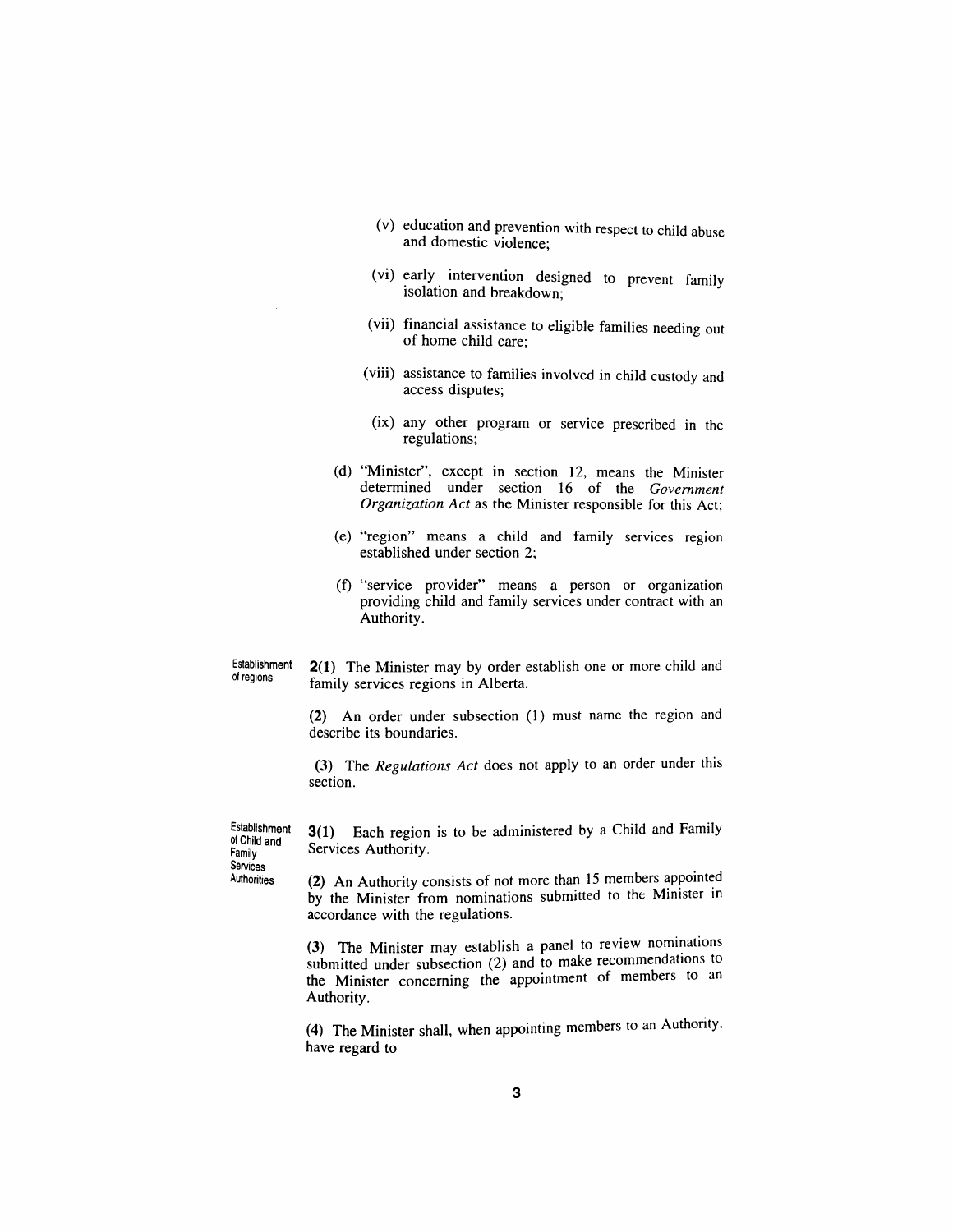- *(a) the desirability of achieving a diversity of qualifications, backgrounds and experience among members, and*
- *(b) the aboriginal population of the region administered by the Authority.*

*(5) A member of an Authority must be resident in the region administered by that Authority.*

*(6) A member of an Authority may be appointed for a term of not more than 3 years and for not more than 2 consecutive terms.*

*(7) A member of an Authority continues to hold office after the expiry of that member's term of office until the member is reappointed, a successor is appointed or a period of 3 months has expired, whichever occurs first.*

*(8) The chair of an Authority is to be appointed by the Minister.*

*(9) The Minister may, with respect to members of an Authority and members of a panel established under subsection (3), authorize and provide for the payment of remuneration and travelling, living and other expenses incurred by members in the course of their duties.*

*Powers of Authority 4(1) An Authority is a corporation consisting of its members and, subject to this Act and the regulations, has the rights, powers and privileges of a natural person.*

> *(2) An Authority may not operate for profit and must apply all its surpluses towards carrying out its responsibilities under section 9.*

> *(3) An Authority may not enter into any transaction, directly or indirectly, to borrow money.*

> *(4) Any money received by an Authority pursuant to a contract for the provision of goods or services by the Authority forms part of the funds of the Authority.*

*By-laws 5(1) Subject to this Act and the regulations, an Authority may make by-laws respecting the conduct of the business and affairs of the Authority.*

> *(2) A by-law does not become effective until it is approved by the Minister.*

> *(3) The Regulations Act does not apply to the by-laws of an Authority.*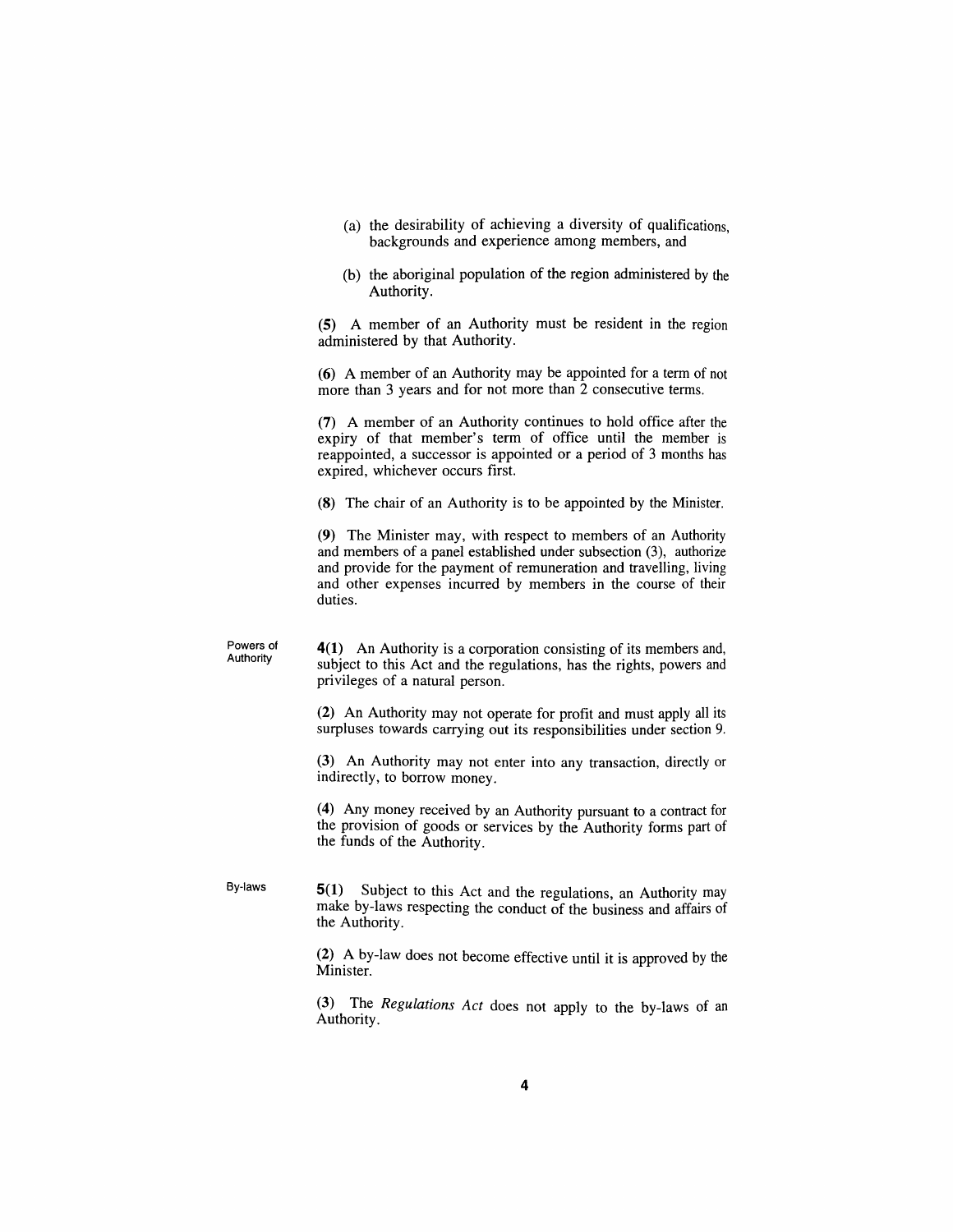|  |  | 6 An Authority is an agent of the Crown in right of Alberta. |  |  |  |  |  |  |  |  |  |  |
|--|--|--------------------------------------------------------------|--|--|--|--|--|--|--|--|--|--|
|--|--|--------------------------------------------------------------|--|--|--|--|--|--|--|--|--|--|

*Agent of Crown*

- *Agreements 7(1) The Minister and an Authority may enter into an agreement that addresses the following:*
	- *(a) the child and family services for which the Authority is responsible;*
	- *(b) the administrative and other services to be provided to the Authority by the Minister;*
	- *(c) the funding and other resources to be provided to the Authority by the Minister;*
	- *(d) the designation by the Minister of statutory officials in the region administered by the Authority;*
	- *(e) the delegation by the Minister of powers and duties to the Authority, employees of the Authority or any person acting on behalf of the Authority;*
	- *(f) the transfer of assets and contractual obligations from the Minister to the Authority;*
	- *(g) the transfer of responsibility for the care and maintenance of children who are the subjects of agreements and orders under the Child Welfare Act from the Minister to the Authority;*
	- *(h) any other matter agreed to by the parties.*

*(2) If an agreement provides that an Authority is responsible for child and family services that are under the administration of a member of Executive Council other than the Minister,*

- *(a) that member of Executive Council must be a party to the agreement, and*
- *(b) subsection (1)(b) to (f) apply with respect to that member of Executive Council.*

*Responsibilities of Government* *8 Subject to the terms of any agreement, the Minister and any other member of Executive Council who is a party to an agreement are responsible for the following:*

*(a) setting objectives and strategic direction for the provision of child and family services;*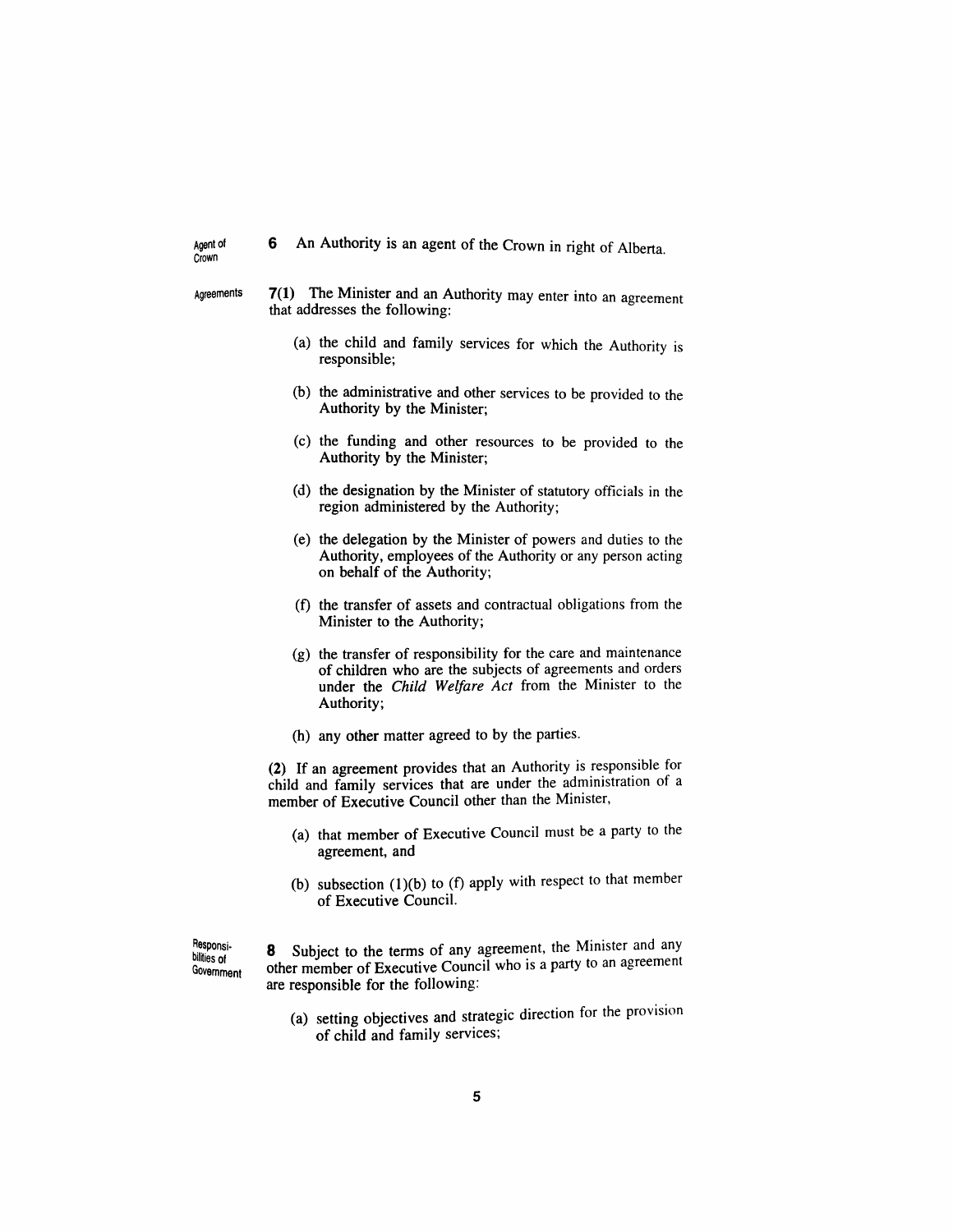- *(b) establishing policies and standards for the provision of child and family services;*
- *(c) monitoring and assessing Authorities in the carrying out of their responsibilities under section 9;*
- *(d) allocating funding and other resources to Authorities;*
- *(e) providing administrative and other support services to Authorities.*

*Responsibilities of Authority*

*9(1) Subject to the terms of an agreement, this Act and the regulations, an Authority is responsible for the following:*

- *(a) promoting the safety, security, well-being and integrity of children, families and other members of the community;*
- *(b) planning and managing the provision of child and family services;*
- *(c) determining priorities in the provision of child and family services and allocating resources accordingly;*
- *(d) assessing on an ongoing basis the social and other related needs of the region;*
- *(e) ensuring reasonable access to quality child and family services;*
- *(f) ensuring that policies and standards established pursuant to section 8 are followed;*
- *(g) monitoring and assessing the provision of child and family services;*
- *(h) working with other Authorities, the Government and other public and private bodies to co-ordinate the provision of child and family services.*

*(2) In carrying out its responsibilities under subsection (1), an Authority must involve*

- *(a) children, families and other members of the community who receive or who benefit from child and family services, and*
- *(b) other interested members of the community.*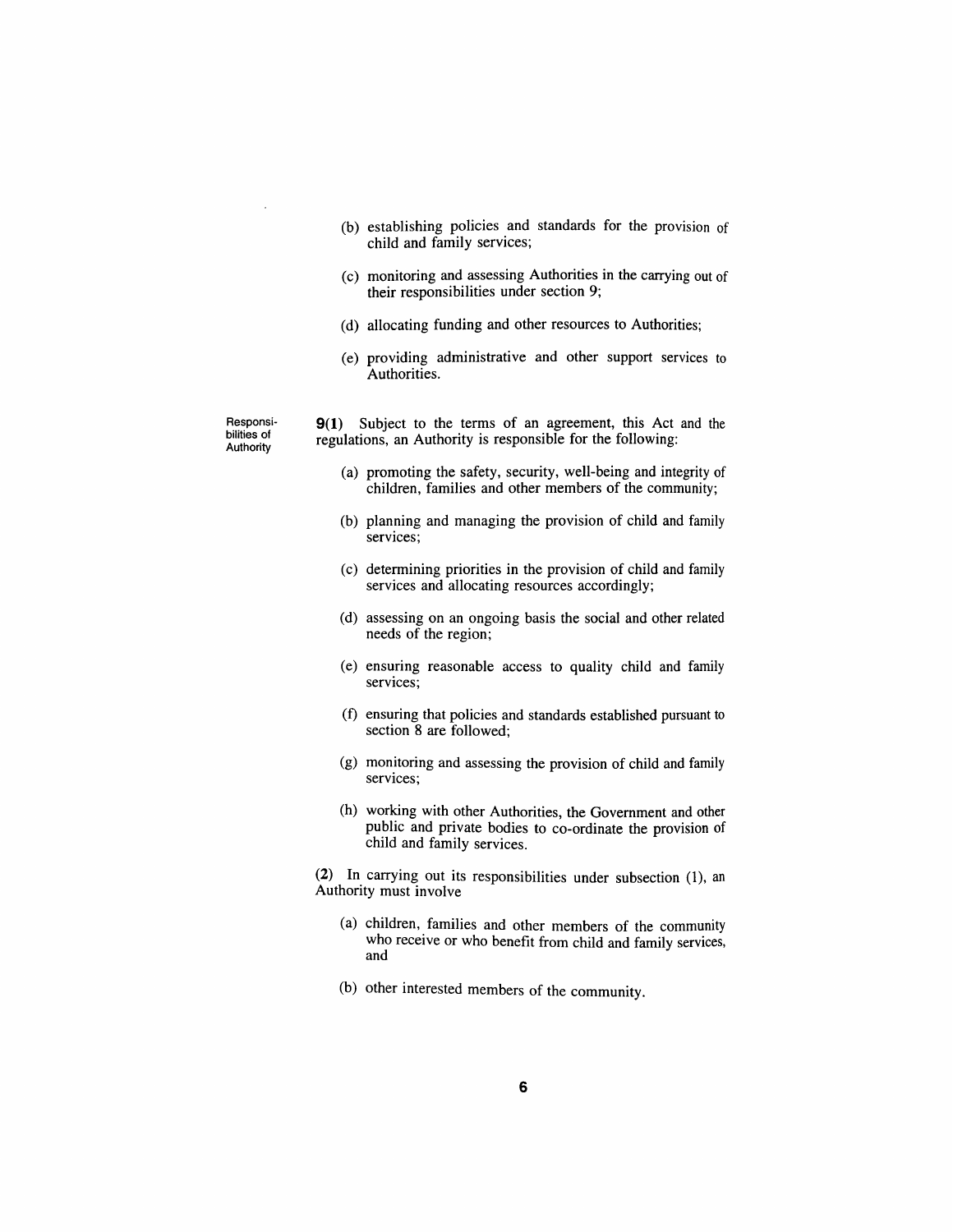*Directions by Minister*

*10 The Minister and any other member of Executive Council who is a party to an agreement may give directions to an Authority for the purposes of*

- *(a) providing priorities and guidelines for it to follow in carrying out its responsibilities, and*
- *(b) co-ordinating the work of the Authority with the programs, policies and work of the Government, other Authorities and other public and private bodies in order to achieve the efficient provision of child and family services and to avoid duplication of effort and expense.*
- *Public interest 11 If the Minister or any other member of Executive Council who is a party to an agreement considers that it is in the public interest to do so, the Minister or the member, as the case may be, may provide or arrange for the provision of child and family services in any region, whether or not those services are also being provided in that region by an Authority.*
- *First Nations 12(1) In this section, "Minister" means the Minister responsible for the Child Welfare Act.*
	- *(2) Nothing in this Act*
		- *(a) invalidates any agreement entered into by the Minister with a First Nation under the Child Welfare Act, or*
		- *(b) affects the role of the Minister in negotiating and entering into such agreements.*
- *Fiscal year 13 The fiscal year of an Authority is April <sup>1</sup> to the following March 31.*
- *Reports 14 An Authority must, on the request of the Minister, provide to the Minister any records, reports or other information specified by the Minister in the form specified by the Minister.*
- *Meetings 15 A meeting of an Authority must be open to the public unless the Authority determines that holding the meeting or part of it in public could result in the release of*
	- *(a) information that might impair the ability of the Authority to carry out its responsibilities, or*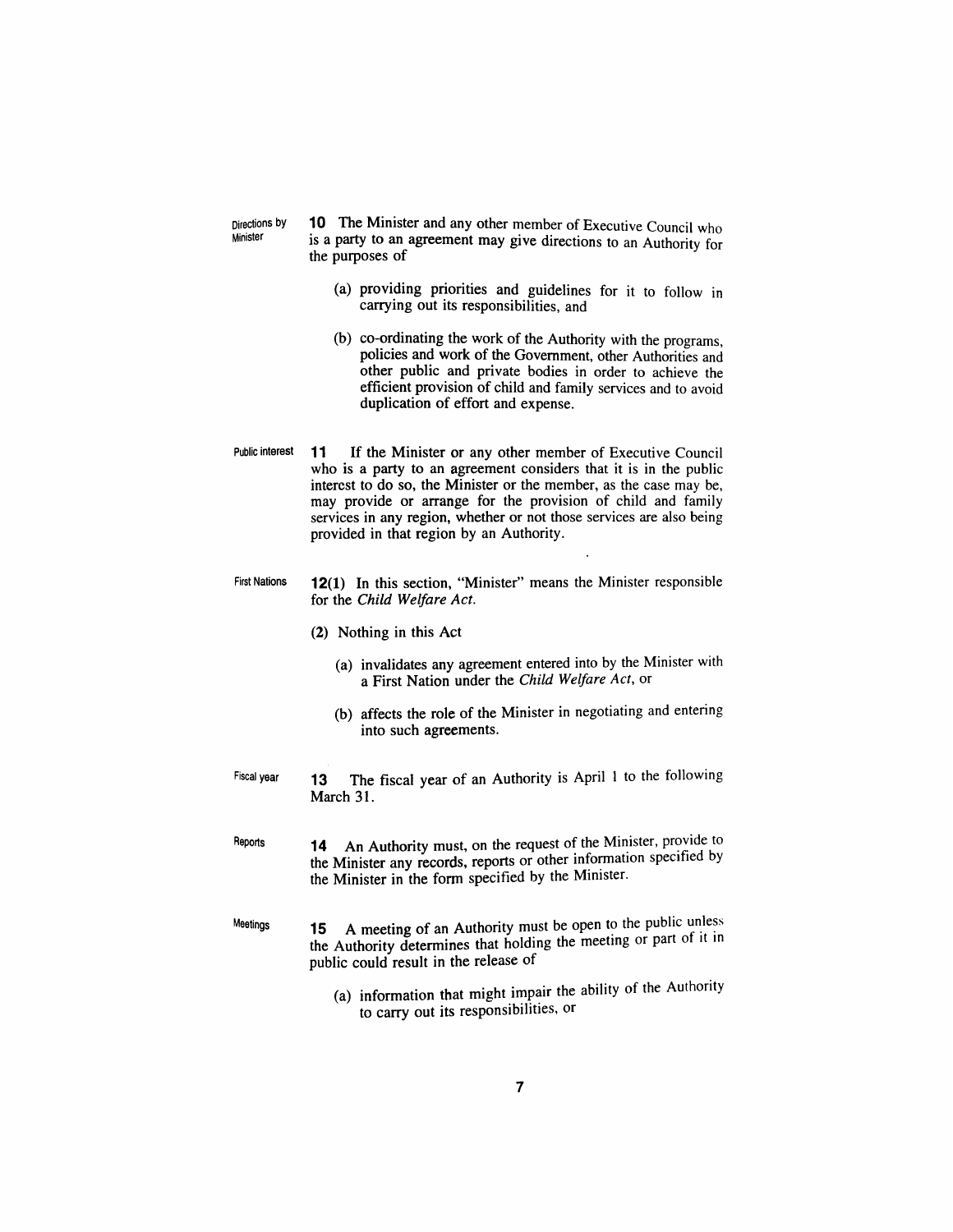- *(b) information relating to the personal interest, reputation or privacy of any person.*
- *Inspection powers*
- *16(1) For the purposes of this section, "inspector" means*
	- *(a) the Minister or a person authorized by the Minister, or*
	- *(b) in the case of an inspection with respect to a service provider,*
		- *(i) the Minister or a person authorized by the Minister, or*
		- *(ii) a person authorized by an Authority.*

*(2) Subject to subsections (1) and (3), for the purpose of ensuring compliance with this Act and the regulations, an inspector may*

- *(a) enter and inspect any place owned or operated by an Authority or a service provider,*
- *(b) require the production for examination of any documents or records in the possession of the Authority or service provider and make copies of them or temporarily remove them for the purpose of making copies, and*
- *(c) inspect and take samples of any material, food, medication or equipment being used in the provision of child and family services.*

*(3) Before exercising any powers under subsection (2) with respect to a service provider, an inspector must obtain the permission of the service provider.*

*(4) An inspector who removes documents or other records or samples of any material, food, medication or equipment under subsection (2) must*

- *(a) give a receipt for the items to the person from whom the items were taken,*
- *(b) on request, provide a copy of the documents or records removed to the person from whom they were taken or to a person who is entitled to custody of them, and*
- *(c) forthwith return the items to the person from whom they were taken when they have served the purposes for which they were taken.*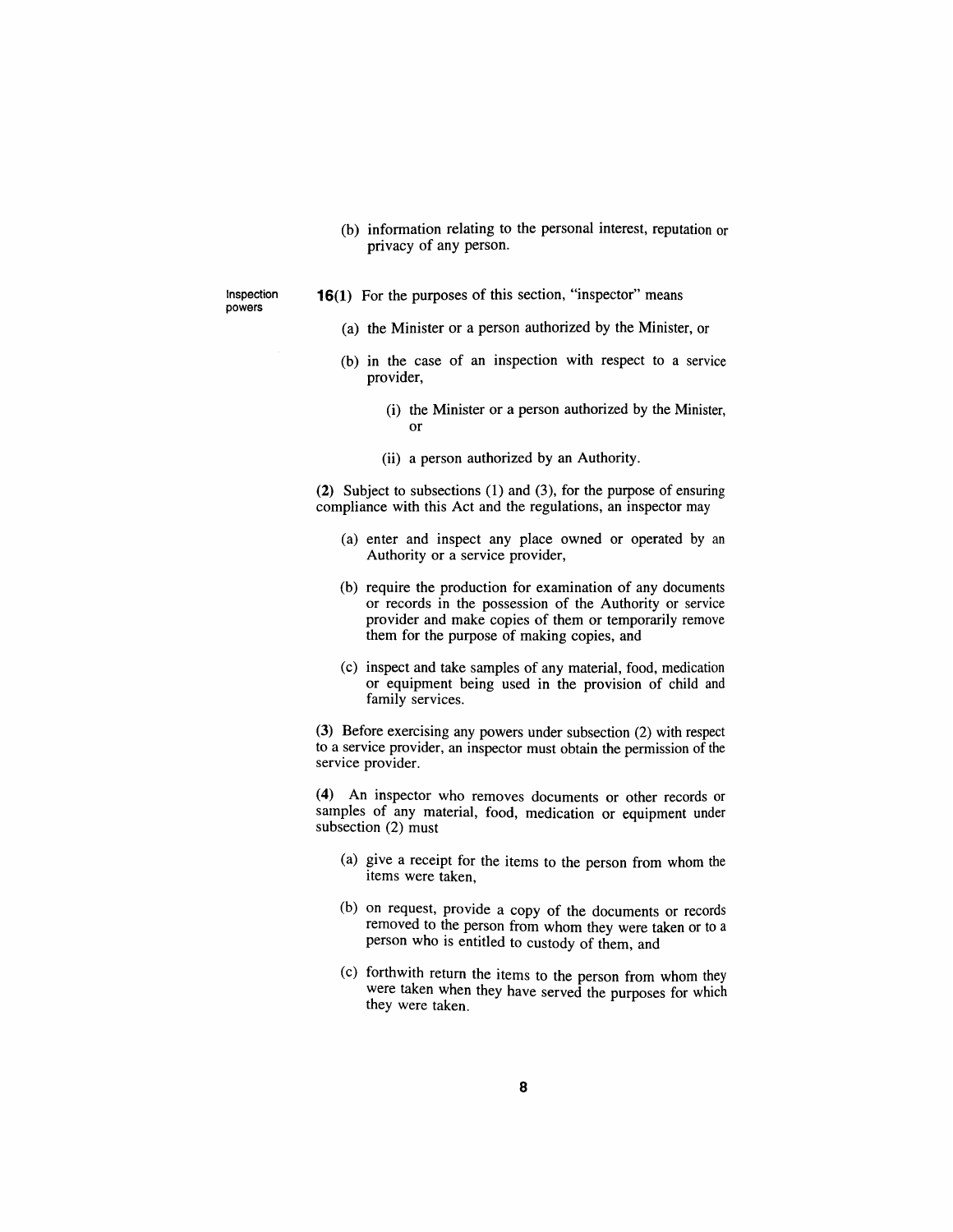*(5) If anyone prevents an inspector from or obstructs or hinders an inspector in exercising powers under subsection (2) or if the permission required under subsection (3) is refused or cannot reasonably be obtained, a judge of the Court of Queen's Bench may, on the application of the inspector, make any order that the judge considers necessary to permit the inspector to exercise those powers.*

*(6) An application under subsection (5) may be made ex parte if the judge considers it proper in the circumstances.*

*Inquiry 17(1) The Minister may appoint a person to conduct an inquiry with respect to any matter concerning*

- *(a) the provision of child and family services by an Authority or a service provider, or*
- *(b) the carrying out of an Authority's responsibilities under section 9.*

*(2) In conducting an inquiry under this section, the appointed person has all the powers, privileges and immunities of a commissioner under the Public Inquiries Act.*

*(3) The Minister may authorize and provide for the payment of remuneration and travelling, living and other expenses incurred by the appointed person in the course of that person's duties.*

*Dismissal of Authority*

*18(1) The Minister may by order dismiss all the members of an Authority and appoint an official administrator in the Authority's place if the Minister considers that the Authority is not properly exercising its powers or carrying out its duties under this Act or under an agreement, or if for some other reason the Minister considers it to be in the public interest to dismiss the members of the Authority.*

*(2) An official administrator appointed under subsection (1)*

- *(a) has all the power of the Authority,*
- *(b) must perform all the duties and assume all the contractual obligations of the Authority, and*
- *(c) may be paid, as an operating expense of the Authority, the remuneration and expenses determined by the Minister.*

*(3) If in the opinion of the Minister an official administrator is no longer required, the Minister may appoint a new Authority.*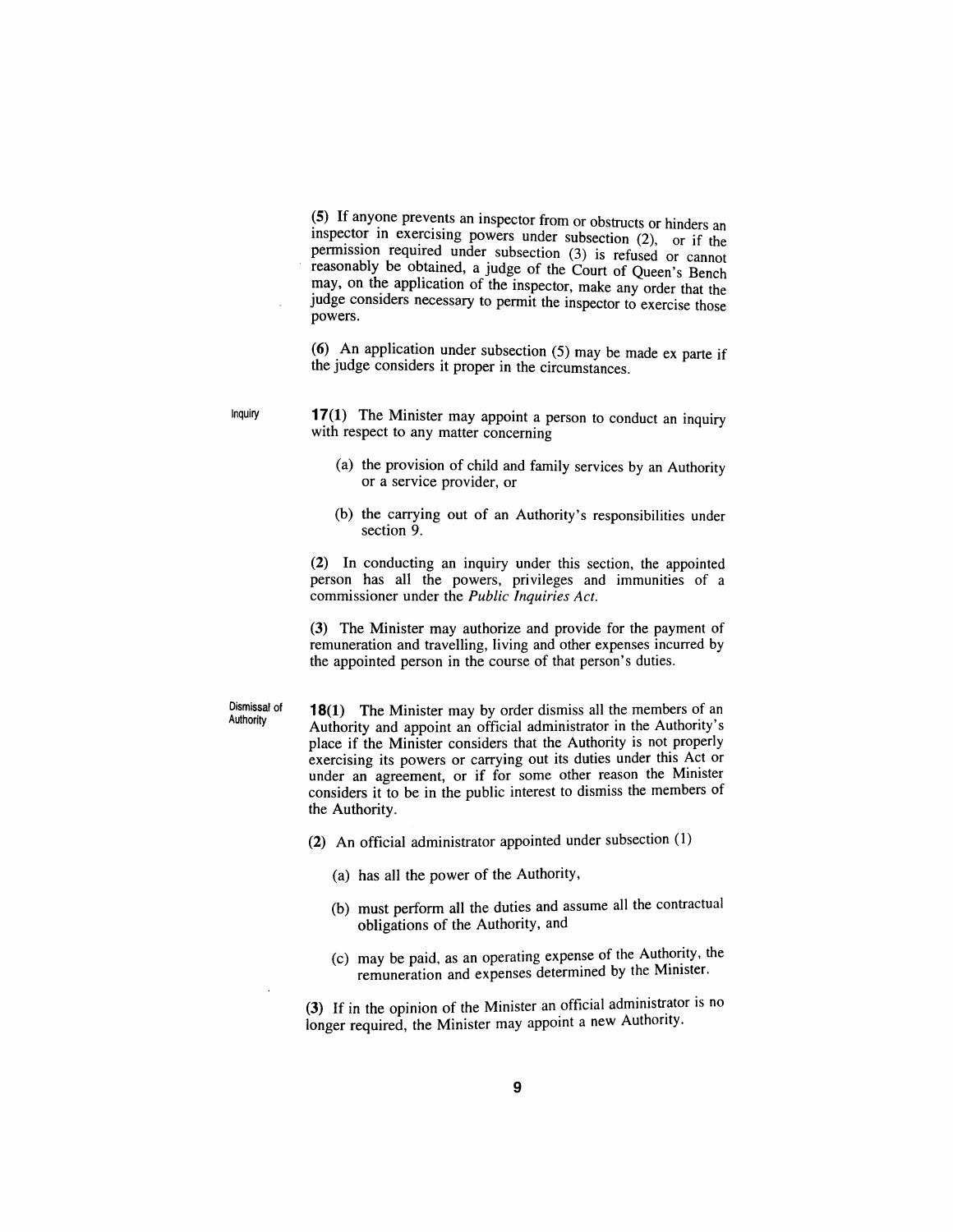| Liability                | 19 No action for damages may be commenced against a member<br>of an Authority for anything done or not done by that person in<br>good faith while carrying out duties or exercising powers under this<br>or any other enactment.                                                                                 |  |  |  |  |  |  |  |
|--------------------------|------------------------------------------------------------------------------------------------------------------------------------------------------------------------------------------------------------------------------------------------------------------------------------------------------------------|--|--|--|--|--|--|--|
| Regulations              | 20(1) The Lieutenant Governor in Council may make regulations                                                                                                                                                                                                                                                    |  |  |  |  |  |  |  |
|                          | (a) prescribing programs and services for the purposes of<br>section $1(c)$ ;                                                                                                                                                                                                                                    |  |  |  |  |  |  |  |
|                          | (b) respecting the manner in which prospective members of an<br>Authority are nominated;                                                                                                                                                                                                                         |  |  |  |  |  |  |  |
|                          | (c) respecting eligibility requirements for members of an<br>Authority;                                                                                                                                                                                                                                          |  |  |  |  |  |  |  |
|                          | (d) respecting the investment powers of an Authority;                                                                                                                                                                                                                                                            |  |  |  |  |  |  |  |
|                          | (e) respecting the winding-up of the affairs of an Authority.                                                                                                                                                                                                                                                    |  |  |  |  |  |  |  |
|                          | (2) The Minister may make regulations                                                                                                                                                                                                                                                                            |  |  |  |  |  |  |  |
|                          | (a) respecting the standards to be followed by an Authority in<br>the planning, management and provision of child and<br>family services:                                                                                                                                                                        |  |  |  |  |  |  |  |
|                          | (b) requiring an Authority to keep records and respecting the<br>form and manner in which the records must be kept and<br>the information they must contain;                                                                                                                                                     |  |  |  |  |  |  |  |
|                          | (c) respecting the types of electronic systems to be used by<br>Authorities for data transmission and storage and the<br>standards that those systems must meet;                                                                                                                                                 |  |  |  |  |  |  |  |
|                          | (d) respecting the sharing of information between Authorities<br>and service providers.                                                                                                                                                                                                                          |  |  |  |  |  |  |  |
| Review                   | 21<br>The Minister must begin a comprehensive review of this Act<br>within 3 years after the effective date of the Proclamation of this<br>Act and must submit to the Legislative Assembly, within one year<br>after beginning the review, a report that includes any amendments<br>recommended by the Minister. |  |  |  |  |  |  |  |
| Amends SA<br>1005 $\sim$ | 22<br>The Agreement on Internal Trade Statutes Amendment Act,                                                                                                                                                                                                                                                    |  |  |  |  |  |  |  |

*Amends SA 1995 c2 1995 is amended in section 4 in the new clause (a.1) by striking out "a director" and substituting "the Minister".*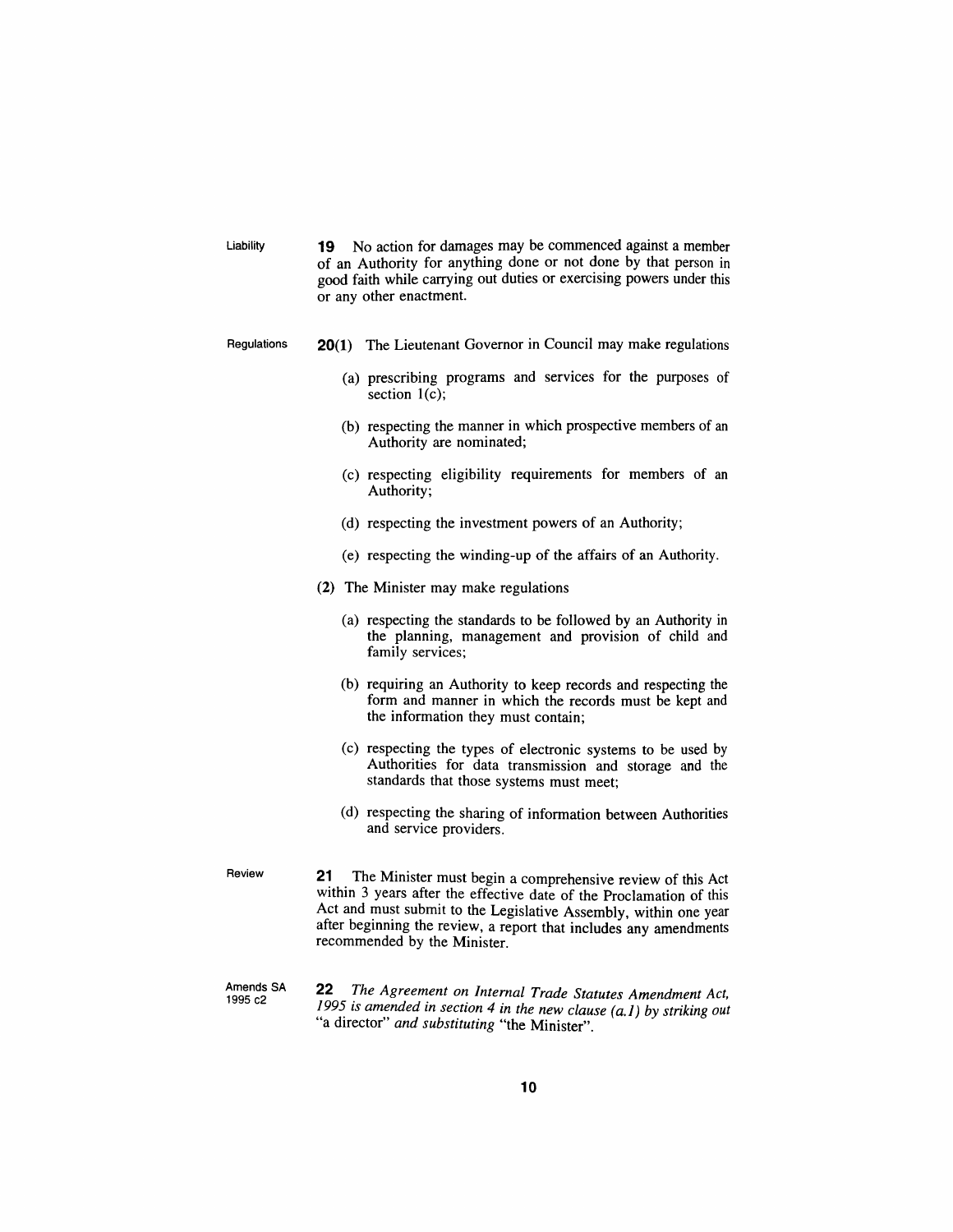*Amends SA 1984cC-8.1* *23(1) The Child Welfare Act is amended by this section.*

*(2) Section 1(1) is amended by adding the following after clause (d).*

- *(d.1) "Child and Family Services Authority" means a Child and Family Services Authority established under the Child and Family Services Authorities Act,*
- *(3) Section 66 is amended*
	- *(a) in subsection (1)(b) by striking out "a director" and substituting "the Minister";*
	- *(b) in subsection (3) by striking out "a director or".*
- *(4) Section 67.1 is amended*
	- *(a) in subsection (1)*
		- *(i) by striking out "The Minister" and substituting "A director";*
		- *(ii) by striking out "Minister is satisfied that" and substituting "director is satisfied that";*
	- *(b) in subsection (2) by striking out "Minister" and substituting "director".*
- *(5) Section 70(1) is amended*
	- *(a) by striking out "A director who receives an application under section 69.1 may" and substituting "The Minister, after receiving an application under section 69.1, may";*
	- *(b) by striking out "the director" wherever it occurs and substituting "the Minister".*
- *(6) Section 70.1 is amended*
	- *(a) by striking out "A director" wherever it occurs and substituting "The Minister";*
	- *(b) by striking out "a director" wherever it occurs and substituting "the Minister";*
	- *(c) by striking out "the director" wherever it occurs and substituting "the Minister".*
- *(7) Section 71.1 is amended*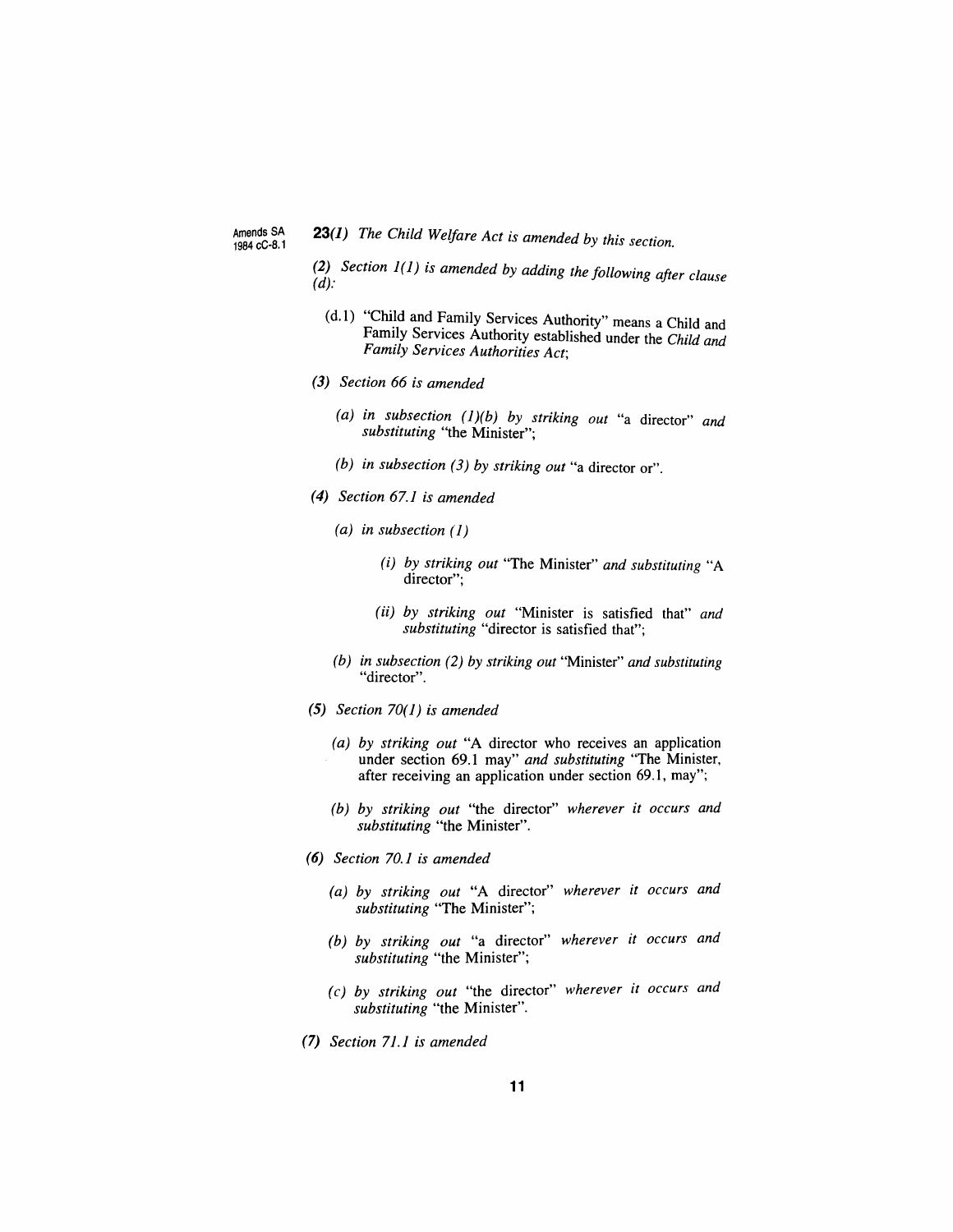- *(a) in subsection (1) by striking out "A director" and substituting "The Minister";*
- *(b) in subsection (3)*
	- *(i) in clause (a) by striking out "a director" and substituting "the Minister";*
	- *(ii) by striking out "the director" and substituting "the Minister".*
- *(8) Section 75 is amended*
	- *(a) in subsection (4) by adding "a director," after "the Minister,";*
	- *(b) in subsection (5) by adding ", a director" after "The Minister".*
- *(9) Section 77 is amended*
	- *(a) in subsection (2) by adding ", the Minister" after "the director";*
	- *(b) by adding the following after subsection (2):*

*(2.1) The Minister need not be served with notice of any proceeding under Part 3 or 4.*

*(10) Section 80(1) is amended by striking out "or" at the end of clause (c), adding ", or" at the end of clause (d) and adding the following after clause (d):*

*(e) the Minister.*

*(11) Section 85(6) is amended by adding "or by the Minister" after "the Appeal Panel".*

- *(12) Section 86 is amended*
	- *(a) by repealing subsection (1) and substituting the following:*

*Administrative appeals*

*86(1) The Minister or any of the following persons who are affected by a decision of a director may appeal that decision in accordance with this section:*

- *(a) a child;*
- *(b) a guardian of a child;*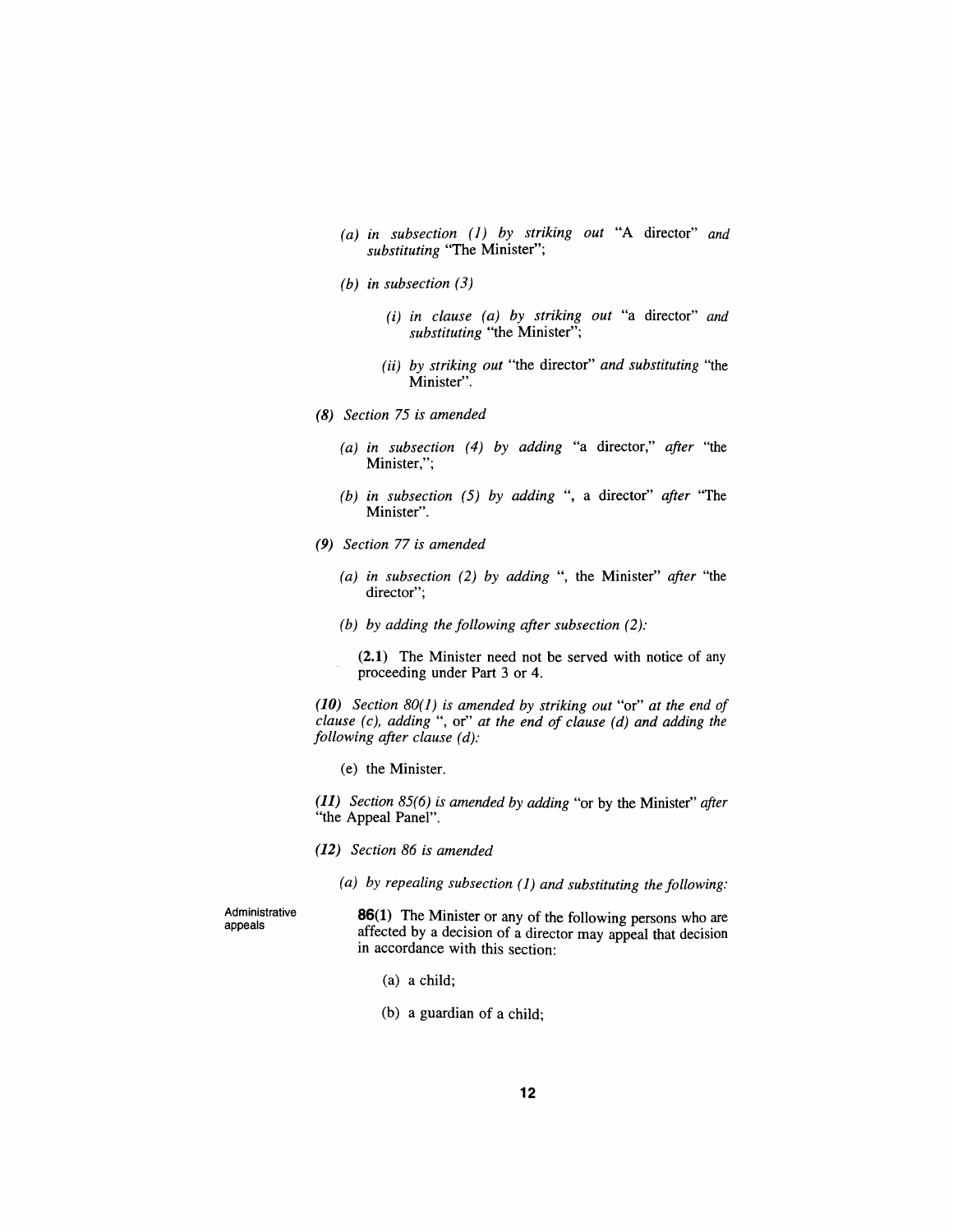- *(c) a foster parent or other person who has had the continuous care of the child for more than 6 of the 12 months immediately preceding a decision under subsection (2).*
- *(b) in subsection (2)(c) by adding "or a director" after "the Minister".*
- *(13) Section 87 is amended*
	- *(a) in subsection (1) by adding "to a Child and Family Services Authority or" after "under section 96";*
	- *(b) in subsection (2) by adding "to a Child and Family Services Authority or" after "or subdelegate,".*
- *(14) Section 91 is amended*
	- *(a) in subsection (2)(g) by adding "or by a Child and Family Services Authority" after "the Minister";*
	- *(b) in subsection (4) by striking out "reports to the Minister" and substituting "reports to a director".*
- *(15) Section 95 is repealed and the following is substituted:*

## *Offence 95 Any person who*

- *(a) wilfully causes a child to be in need of protective services, or*
- *(b) obstructs or interferes with, or attempts to obstruct or interfere with, a director, a child welfare worker, a peace officer or any other duly authorized person exercising any power or duty under this Act*

*is guilty of an offence and liable to a fine of not more than \$2000 and in default of payment to imprisonment for a term of not more than 6 months.*

*(16) Section 96(2) is amended in clauses (d) and (k) by striking out "by the Minister".*

*(17) The following provisions are amended by striking out "the Minister" wherever it occurs and substituting "a director":*

*section <sup>1</sup>(1)(c)(iv); section 33(2); section 78(4).*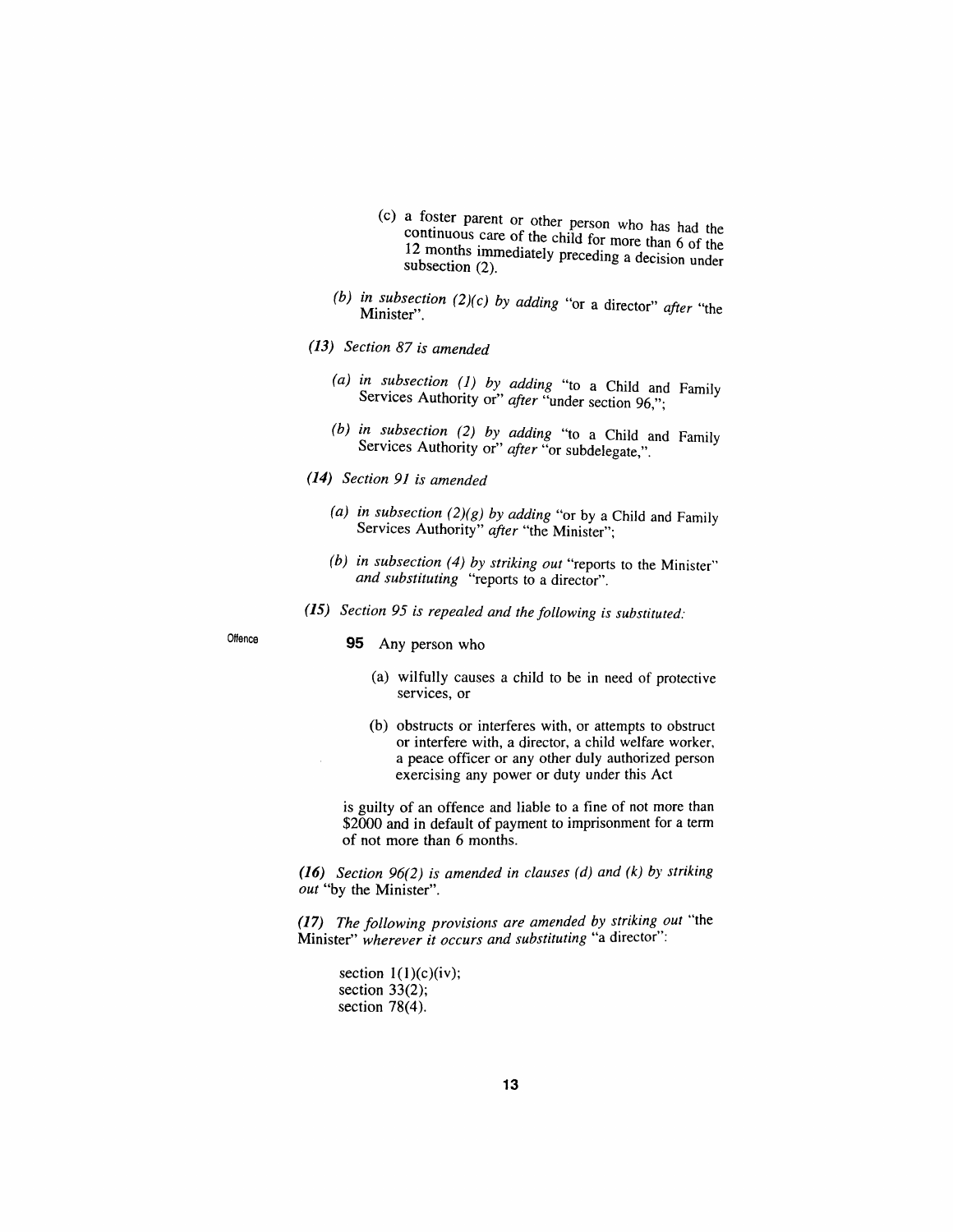*(18) The following provisions are amended by striking out "a director" wherever it occurs and substituting "the Minister":*

> *section 68.11(1)(d); section 69.1(1) and (2)(b); section 71.*

*Amends SA 1991 cC-22.1 24 The Conflicts of Interest Act is amended in Part 3 of the Schedule by adding "Child and Family Services Authority under the Child and Family Services Authorities Act" after "Body incorporated under section 6 of the Universities Act".*

*Amends RSA 1980 cS-14 25(1) The Social Care Facilities Licensing Act is amended by this section.*

- *(2) Section 1 is amended*
	- *(a) by repealing clause (a.1) and substituting the following:*
		- *(a.1) "director" means an individual designated by the Minister as a director for the purposes of this Act;*
	- *(b) by repealing clause (e.1).*
- *(3) Section 3 is repealed and the following is substituted:*

*Designation of director*

*3(1) The Minister may designate one or more individuals as directors for the purposes of this Act.*

*(2) A director may delegate any of the duties imposed or powers conferred on the director under this Act, including the power to form an opinion and to delegate or subdelegate, to any person or government.*

*(4) Section 5 is amended in subsections (1)(a), (2) and (7) by striking out "the Director" wherever it occurs and substituting "a director".*

- *(5) Section 4 is amended*
	- *(a) in subsection (1)*
		- *(i) by striking out "subsection (2)" and substituting "subsections (2) and (3)";*
		- *(ii) by striking out "the Director" and substituting "a director";*
	- *(b) by adding the following after subsection (2):*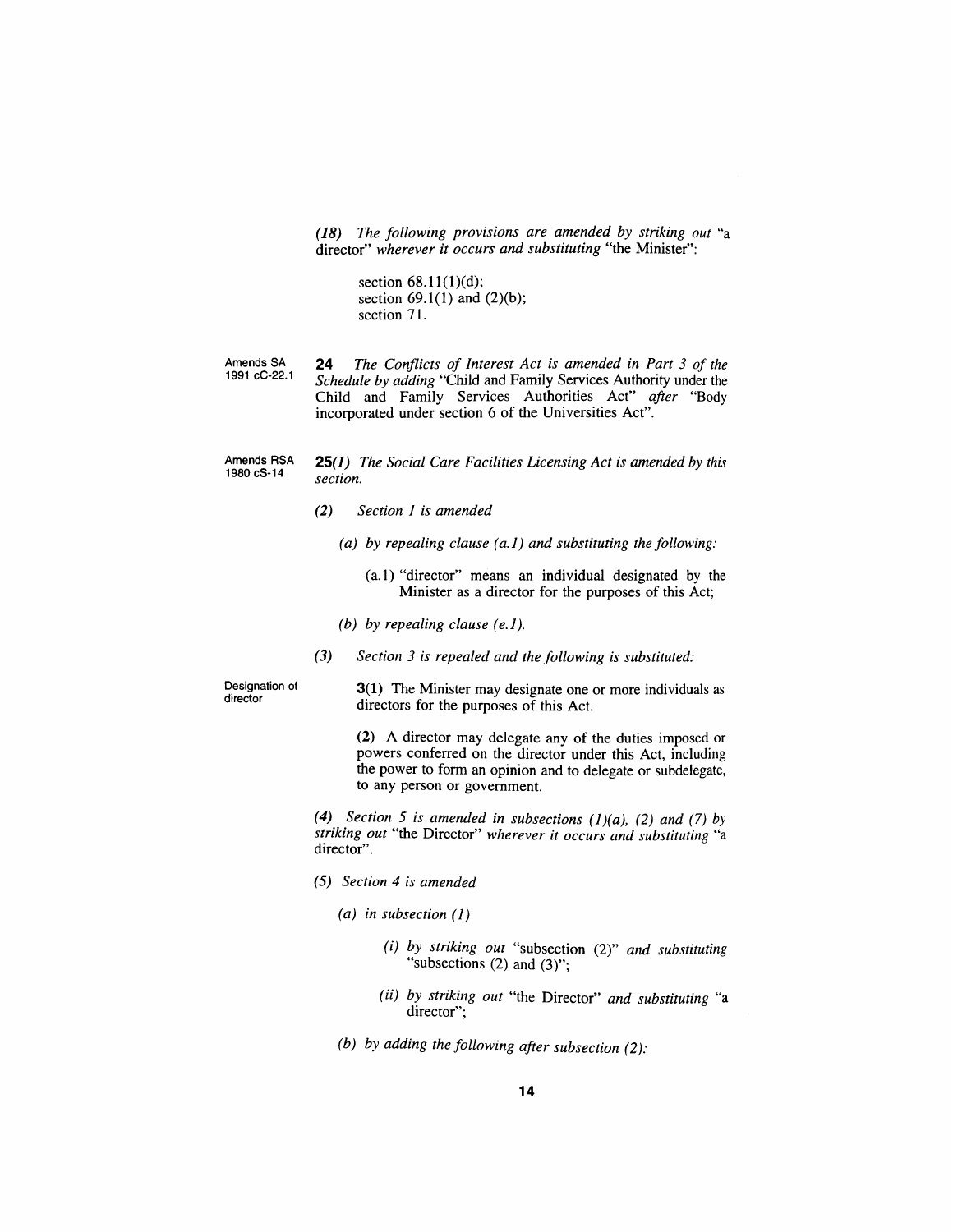*(3) The operator of a social care facility does not require a licence under subsection (<sup>1</sup>) if*

- *(a) the facility is an exempted facility as described in the regulations, and*
- *(b) the operator has complied with any conditions prescribed in the regulations for an exemption from licensing.*
- *(6) Section 6 is amended.*
	- *(a) in subsections (1), (1.1), (2) and (3) by striking out "an officer" wherever it occurs and substituting "a director";*
	- *(b) in subsection (4)*
		- *(i) by striking out "an officer" and substituting "a director";*
		- *(ii) by striking out "the officer" wherever it occurs and substituting "the director".*

*(7) Section 7 is amended by striking out "an officer" and substituting "a director".*

- *(8) Section 8 is amended*
	- *(a) in subsection (1)*
		- *(i) by striking out "When the Director" and substituting "When a director";*
		- *(ii) by striking out "the Director may" and substituting "the director may";*
	- *(b) in subsections (2), (3) and (5) by striking out "the Director" and substituting "the director".*

*(9) Section 9(8) is amended by striking out "The Director" and substituting "The director".*

- *(10) Section 10 is amended*
	- *(a) in subsection (1)*
		- *(i) by striking out "If the Minister" and substituting "If a director";*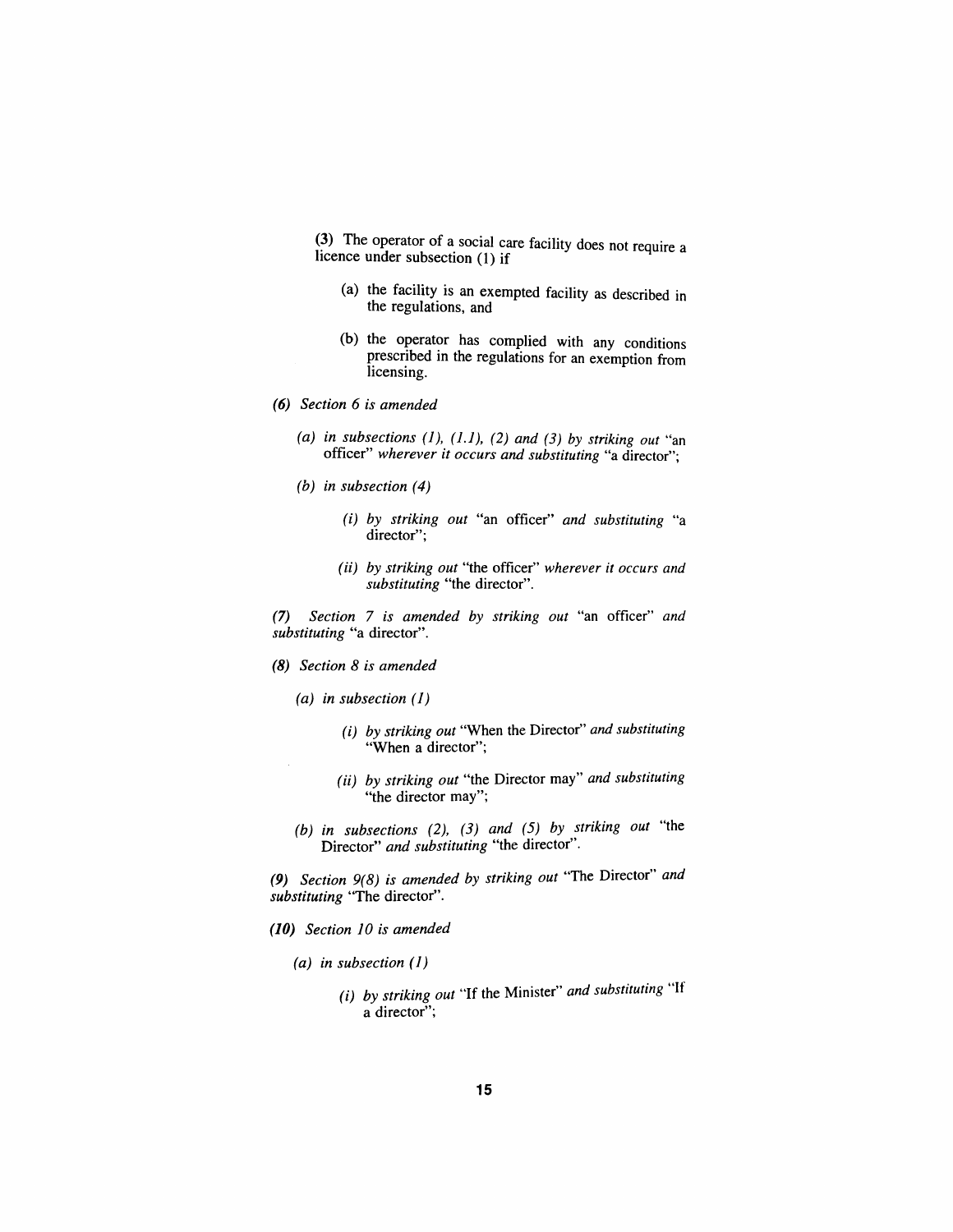- *(ii) by striking out "the Minister may" and substituting "the director may";*
- *(b) in subsection (4) by striking out "the Director" and substituting "the director";*
- *(c) in subsection (6)(b) by striking out "an officer of the Minister's Department" and substituting "the director";*
- *(d) in subsection (7)*
	- *(i) in clause (b) by striking out "an officer of the Minister's Department authorized by the Minister for the purpose and any other persons assisting that officer" and substituting "any person authorized by the director for the purpose and any other persons assisting that person";*
	- *(ii) in clause (c)*
		- *(A) by striking out "the Minister" and substituting "the director";*
		- *(B) by striking out "by the Government";*
- *(e) in subsections (2), (3), (6) and (8) by striking out "the Minister" wherever it occurs and substituting "the director".*

*(11) Section 11 is amended by adding the following after clause (i):*

- *(i.1) describing categories of social care facilities as exempted facilities for the purposes of section 4(3);*
- *(i.2) prescribing conditions for an exemption from licensing under section 4(3);*

*Expiry 26(1) Notwithstanding section 81.1 ofthe Financial Administration Act, this Act expires on March 31, 2004 unless it is continued for a further period by an order ofthe Lieutenant Governor in Council.*

> *(2) Ifthis Act is continuedfor a further period by an order of the Lieutenant Governor in Council, section 81.1 of the Financial Administration Act applies to this Act.*